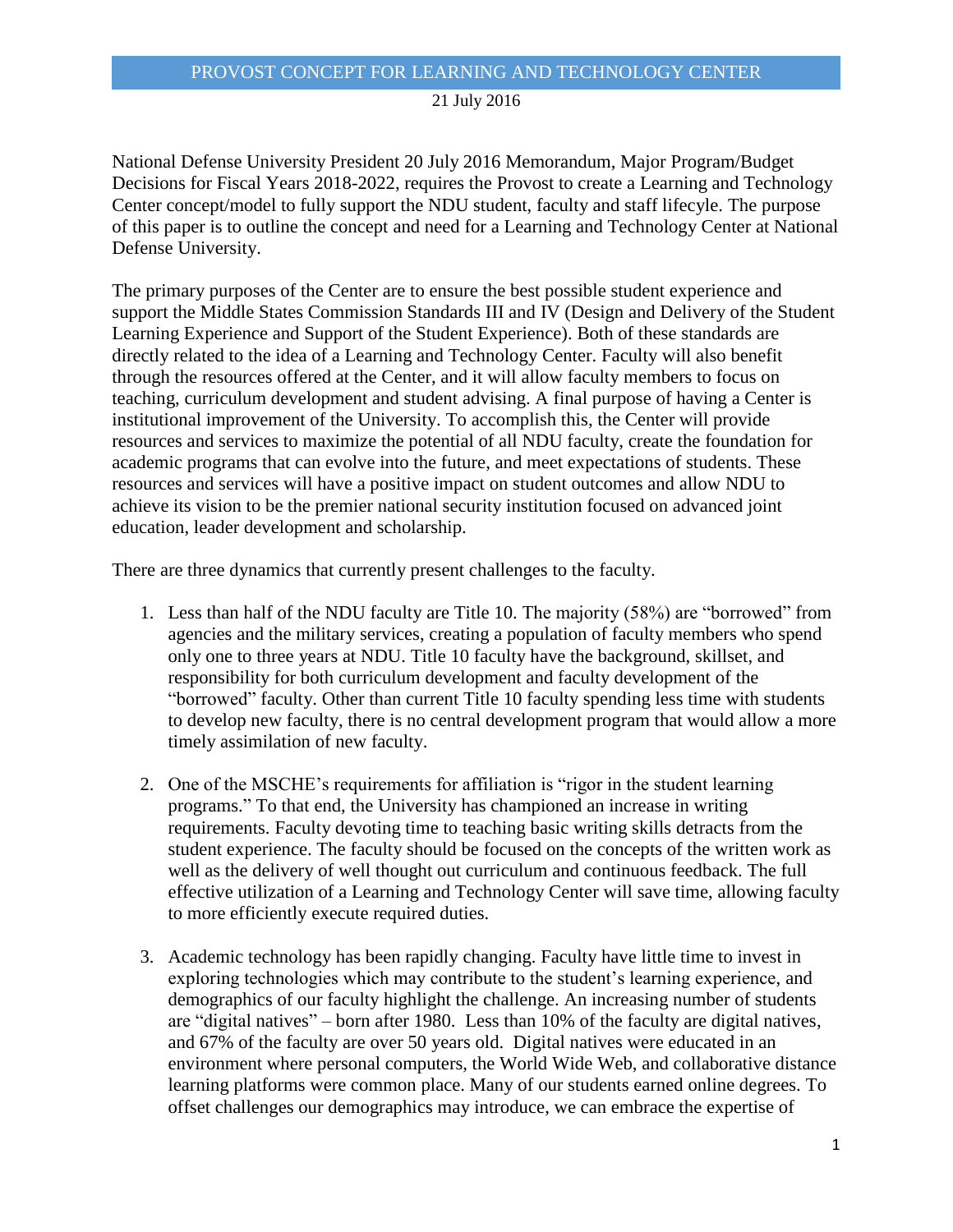### 21 July 2016

instructional designers, librarians, and CASL (our resident wargaming expertise) to fill gaps in our portfolios. This will help faculty to focus on their most important contributions to the student experience: advising students, course content, curriculum development, and delivery. These partnerships will ultimately breed success for the student experience.

The imminent danger to the current way of doing business is that faculty have little time to stay relevant. Their most precious resource is time. To help rectify these challenges a Learning and Technology Center is proposed. It would consist of four elements.

1. Communications. NDU's mission is leader development. Leaders must be good communicators. Improving communication skills will be addressed through two subelements: writing and speaking. Students, staff and faculty could take advantage of services to improve communications when offered at the Center.

The goal of the writing sub-element would be to allow faculty to focus on the content of student papers and assessment; basic writing skills would be developed by the writing center professionals. Last summer, focus sessions were held with first year faculty members from each College. For the three Colleges that did not have professional writing assistance, they unanimously (**every** first year faculty member) felt they spent far too much time on basic writing proficiency. The two Colleges that contracted writing specialists did not have that challenge, and their faculty were free to focus on the content.

Additionally, there was an OSD-led examination of rigor within professional military education last summer. It became clear that a fundamental requirement for NDU graduates is that they write well. Funding that currently buys contract writing specialists should be redirected toward a permanent writing specialist capability accessible to all NDU students and faculty.

A second function of the communications sub-element should be to develop students' speaking skills. Faculty currently do not have the time to work one-on-one with students in this area. Solutions range from having the capability to record a student or faculty presentation for professional assessment and feedback at a later date to having a presentation critiqued live. A small investment would provide this capability.

- 2. Reading. Reading requirements for our academic programs are vast, and reading requirements for senior leaders are substantial as well. The Learning Center at the U.S. Army Command and General Staff College reports a very high demand and success with assisting students to develop reading skills. They do this through software programs; the same software programs currently exist at NDU. We have already made this investment, but now we need to ensure students know about this resource and effectively manage the program (i.e. planning and assessing use of the resources, update of the software and modernizing the program as required).
- 3. Faculty Development. Faculty development is critical to our success. NDU currently has at least five different approaches to developing new faculty. As part of a two week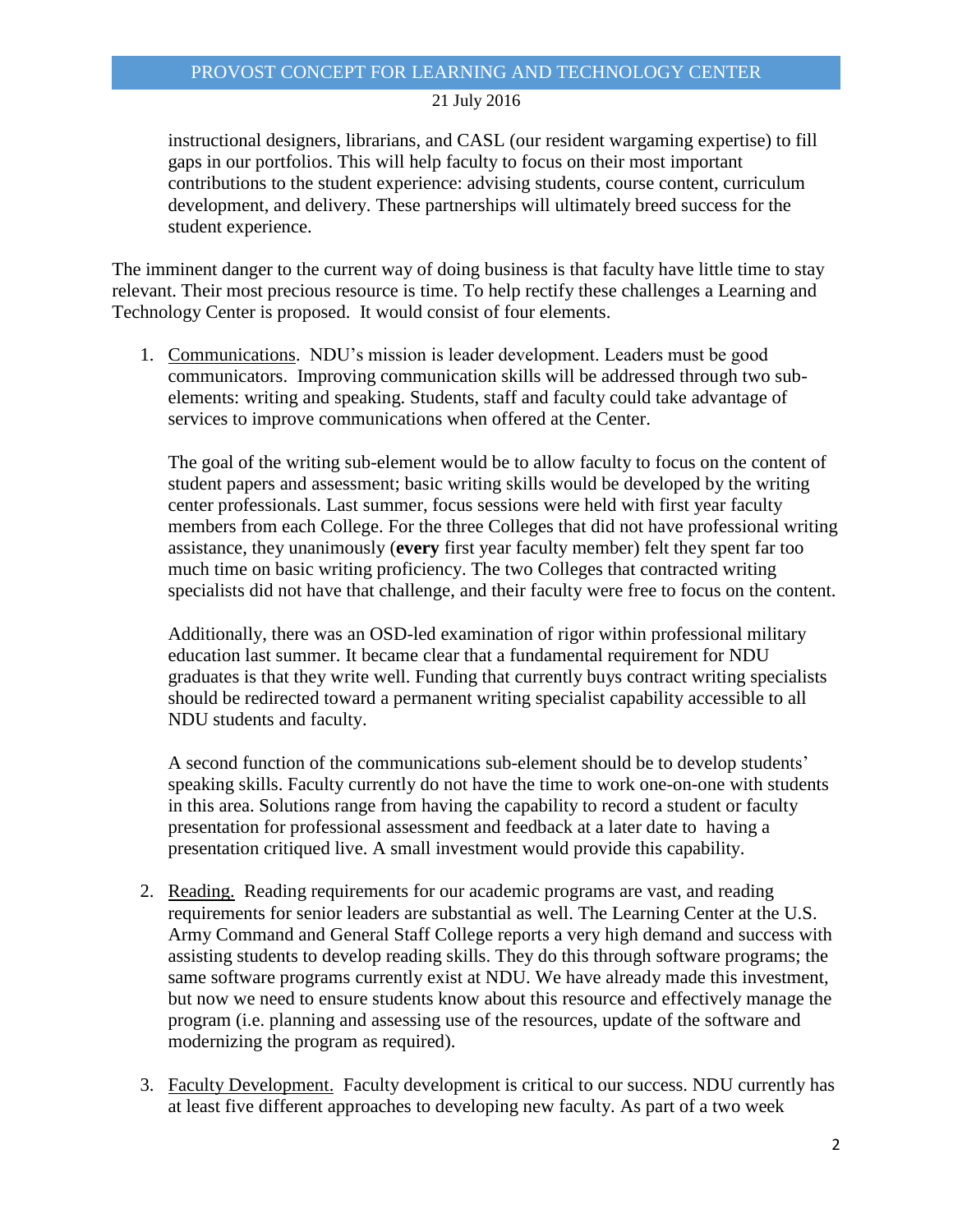### 21 July 2016

program for new faculty, one College spends an hour and half reviewing the important NDU academic policies: Academic Freedom, Non-Attribution, Grading, Institutional Review Board, Student Code of Conduct, Academic Integrity, Academic Titles and Promotion. Another College allocates 20 minutes for a similar review while the remaining three Colleges cover material less formally and unilaterally. One problem with the current approach is not all faculty arrive during the summer. Through talent management, we are hiring more junior faculty (at the Assistant and Associate Professor level); therefore, we need to invest more in their development. There also is a need for "refresher" sessions. We all benefit from someone observing us or providing workshops that help us keep up to date with the rest of higher education. College faculty do not have the time to run initial faculty development sessions more than once a year nor conduct refresher sessions.

A faculty development model that would serve NDU well is one where new instructors are taught to be NDU faculty first and then content specifics for each course would come from the Colleges. This teaching model would be run by faculty skilled in teaching teachers to teach. These professionals would be exceptionally experienced and up-todate. With a dedicated team developing faculty, faculty development periods could be scheduled throughout the year, with intensive faculty development periods scheduled during intersession periods. The master educators in the center would also conduct peer coaching.

During a recent PAJE at the Army Command and General Staff College, experienced faculty members unanimously praised the value of their centralized faculty development division. The indicated that, as a result of its use, they were better instructors and had more time to devote to teaching, scholarship, and research. A University faculty development team would improve the skills of our faculty and take the burden off of faculty to develop other faculty. The University will be constantly improving.

4. Academic Technology. As the leading institution for Joint Professional Military Education, the National Defense University (NDU) has a great opportunity to redesign and re-envision the role of academic technology in enhancing student learning and faculty research in military education. We have to be cautious on how we accomplish this redesign. Educational outcomes must always be the driving force. Technology is a tool which may enable us to achieve pedagogical improvements. Our mandate is to adapt the right technologies and use them in the most effective way. The selection and use of technology must be as a result of a careful needs assessment of academic requirements.

The opportunity to appropriately use academic technology can position NDU to excel even in an era of tight budgets that have imposed steep institutional hurdles on NDU. The 2015 Careerstone report states the case well: A robust academic technology environment at NDU has the potential to transform NDU's operations, instruction, collaboration, and research capabilities. Such a transformation would benefit students, faculty, staff, and the University in general. Some of the benefits of properly applied academic technology that the Careerstone Team identified through primary and secondary research include: